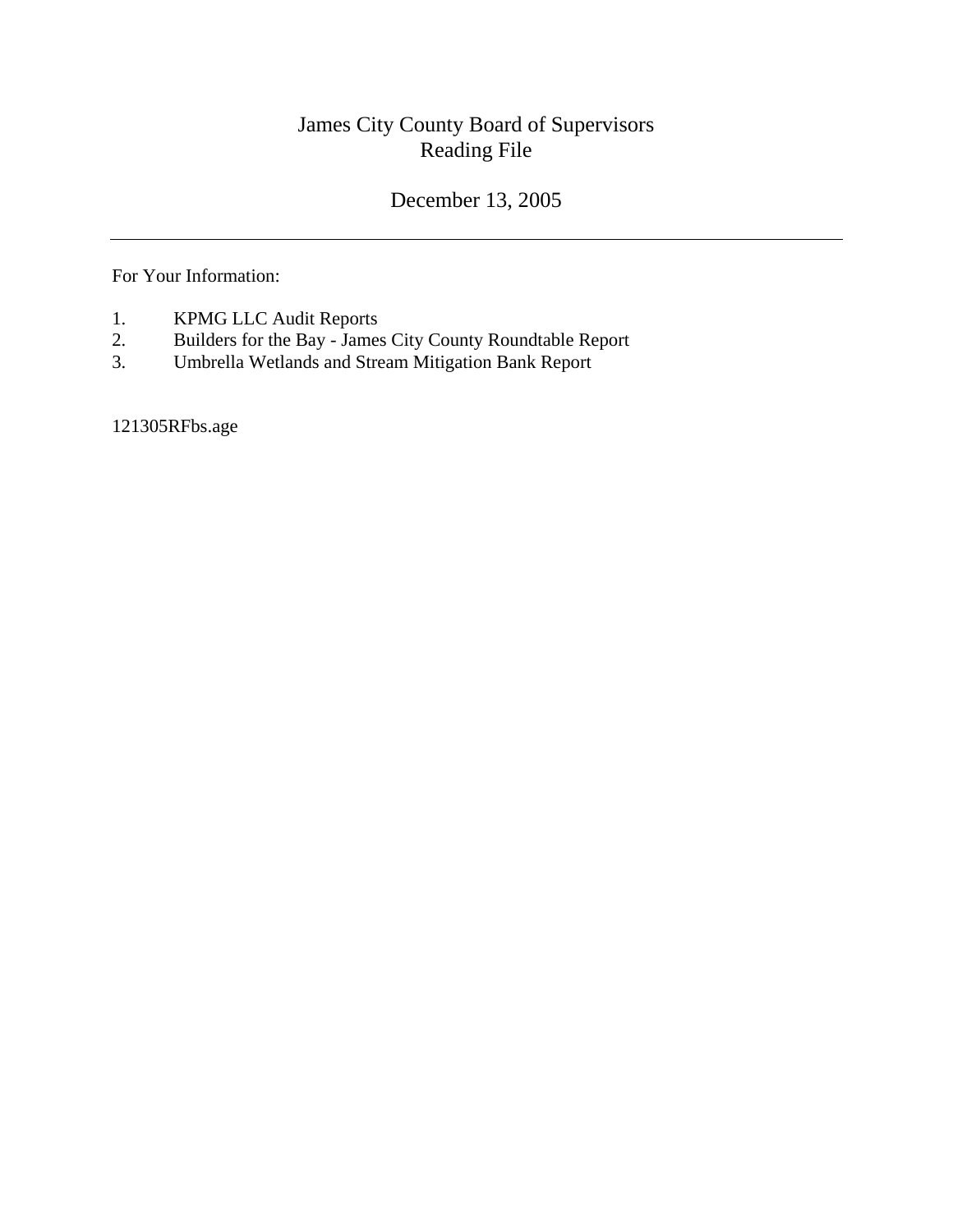## **M E M O R A N D U M**

DATE: December 13, 2005 TO: The Board of Supervisors FROM: Michael D. Woolson, Senior Watershed Planner, Environmental Division SUBJECT: Builders for the Bay – James City County Roundtable

On February 10, 2004, the Board adopted a resolution that accepted grant monies from the Virginia Department of Conservation and Recreation for the *Builders for the Bay – James City County Roundtable*. As a result, the roundtable process was started with representatives from parties having a stake in the development process and attending a series of meetings to discuss, to debate and ultimately to arrive at consensus over each development principle.

The roundtable is a coalition between the Center for Watershed Protection, the Alliance for the Chesapeake Bay, the Peninsula Housing and Builders Association and James City County Development Management to promote environmentally superior building practices for new development within the Chesapeake Bay Region. The consensus document that was developed from this process, *Recommended Model Development Principles for James City County, Virginia,* outlines model development principles and associated recommendations for implementation. The model development principles are guidelines that will help to reduce the impacts of development on the receiving waters of James City County and the Chesapeake Bay.

This roundtable initiative was a direct offshoot of both the Powhatan Creek and Yarmouth Creek Watershed Management Plans (WMPs). Priorities 13 and 14 within the Powhatan Creek WMP, adopted by the Board on February 26, 2002, and Priority 10 within the Yarmouth Creek WMP, adopted by the Board on October 14, 2003, outline the use of Better Site Design to further watershed protection by allowing more environmentally sensitive development possible.

Ms. Jennifer Zielinski from the Center for Watershed Protection will be providing a short presentation that provides some highlights of this successful process. Staff will be working towards implementation of the document and some items may have to go forward to the Board for adoption.

Michael D. Woolson

CONCUR:

 $\overline{a}$ 

John TP House

John T. P. Horne

MDW/gb BayBuilders.mem